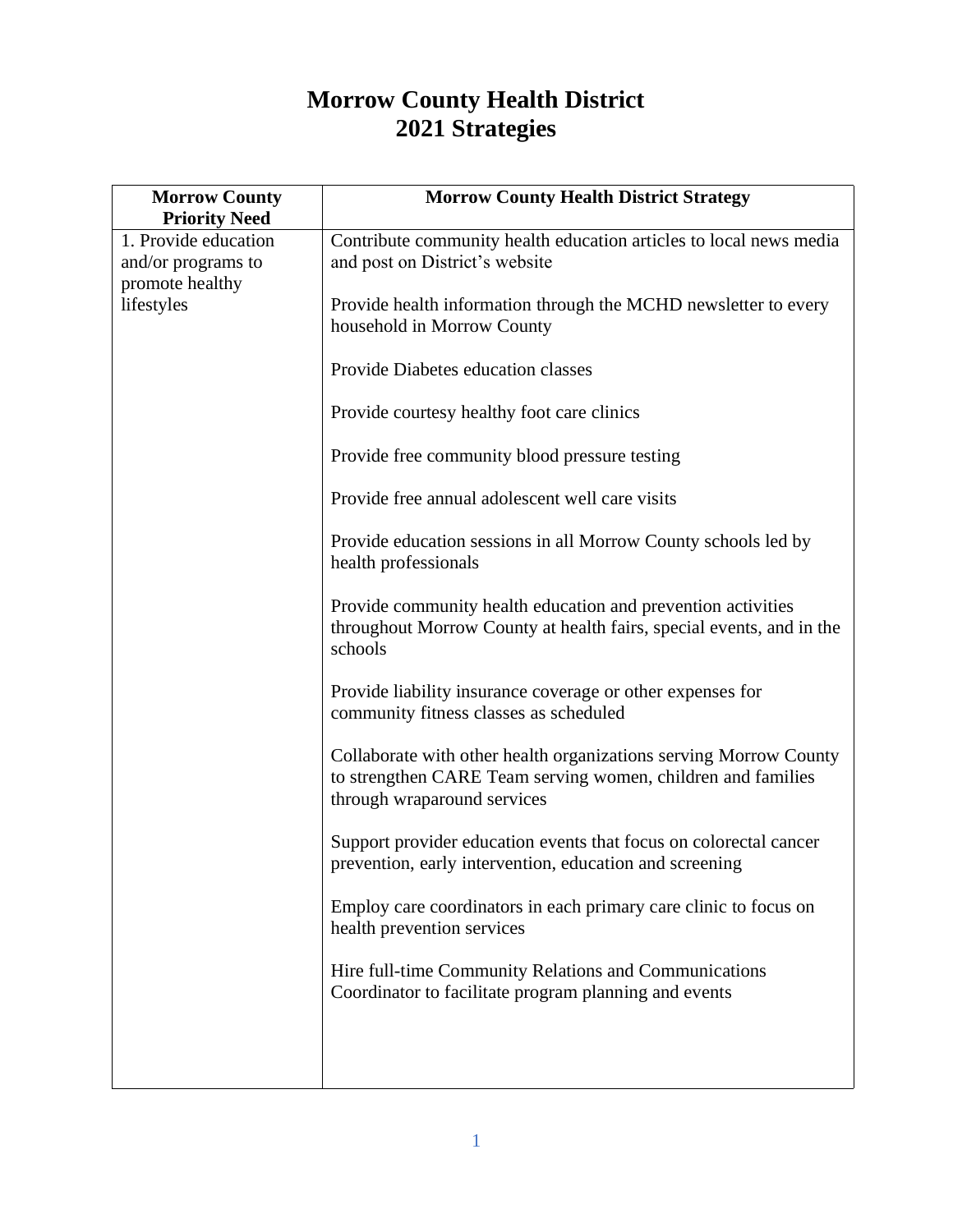| <b>Morrow County</b><br><b>Priority Need</b>                                                                                                                             | <b>Morrow County Health District Strategy</b>                                                                                                                                                                                                                                                                             |
|--------------------------------------------------------------------------------------------------------------------------------------------------------------------------|---------------------------------------------------------------------------------------------------------------------------------------------------------------------------------------------------------------------------------------------------------------------------------------------------------------------------|
| 2. Improve<br>communication and<br>coordination among<br>health service providers,<br>and improve<br>communication between<br>health care providers and<br>the community | Continue serving as the medical sponsor of the school-based health<br>center at the Ione Community Clinic working in collaboration with<br>the Morrow County Public Health Department, Advantage Dental,<br>Community Counseling Solutions and Ione Community School to<br>provide services to students and the community |
|                                                                                                                                                                          | Serve as appointed member of Local Community Advisory Council<br>to Eastern Oregon Coordinated Care Organization and founding<br>member of Community Health Improvement Partnership to share<br>information and coordinate county-wide services and programs                                                              |
|                                                                                                                                                                          | Collaborate with other health organizations serving Morrow County<br>to strengthen CARE Team serving women, children, and families<br>through wraparound services                                                                                                                                                         |
|                                                                                                                                                                          | Provide Patient Centered Primary Care Home services in all primary<br>care clinics                                                                                                                                                                                                                                        |
|                                                                                                                                                                          | Contribute community health education articles to local news media                                                                                                                                                                                                                                                        |
|                                                                                                                                                                          | Provide health information through the MCHD newsletter to every<br>household in Morrow County                                                                                                                                                                                                                             |
|                                                                                                                                                                          | Provide information about MCHD services including: Website,<br>Facebook, billboards in each town and service description brochures<br>in waiting rooms                                                                                                                                                                    |
|                                                                                                                                                                          | Employ Care Coordinators in each primary pare clinic to focus on<br>health prevention services                                                                                                                                                                                                                            |
|                                                                                                                                                                          | Hire full-time Community Relations & Communications<br>Coordinator to foster greater level of communication across all<br>areas.                                                                                                                                                                                          |
|                                                                                                                                                                          | Provide financial assistance on accounts, Medicare Part D<br>enrollments, and state insurance enrollment services at District<br>locations.                                                                                                                                                                               |
| 3. Youth mental health                                                                                                                                                   | Integrate behavioral health in the primary care clinics. Continue to<br>provide referrals and collaborate with the local behavioral health<br>care providers on services outside of scope for the District.                                                                                                               |
|                                                                                                                                                                          | Provide behavioral health screenings at all primary care visits and<br>follow up.                                                                                                                                                                                                                                         |
|                                                                                                                                                                          |                                                                                                                                                                                                                                                                                                                           |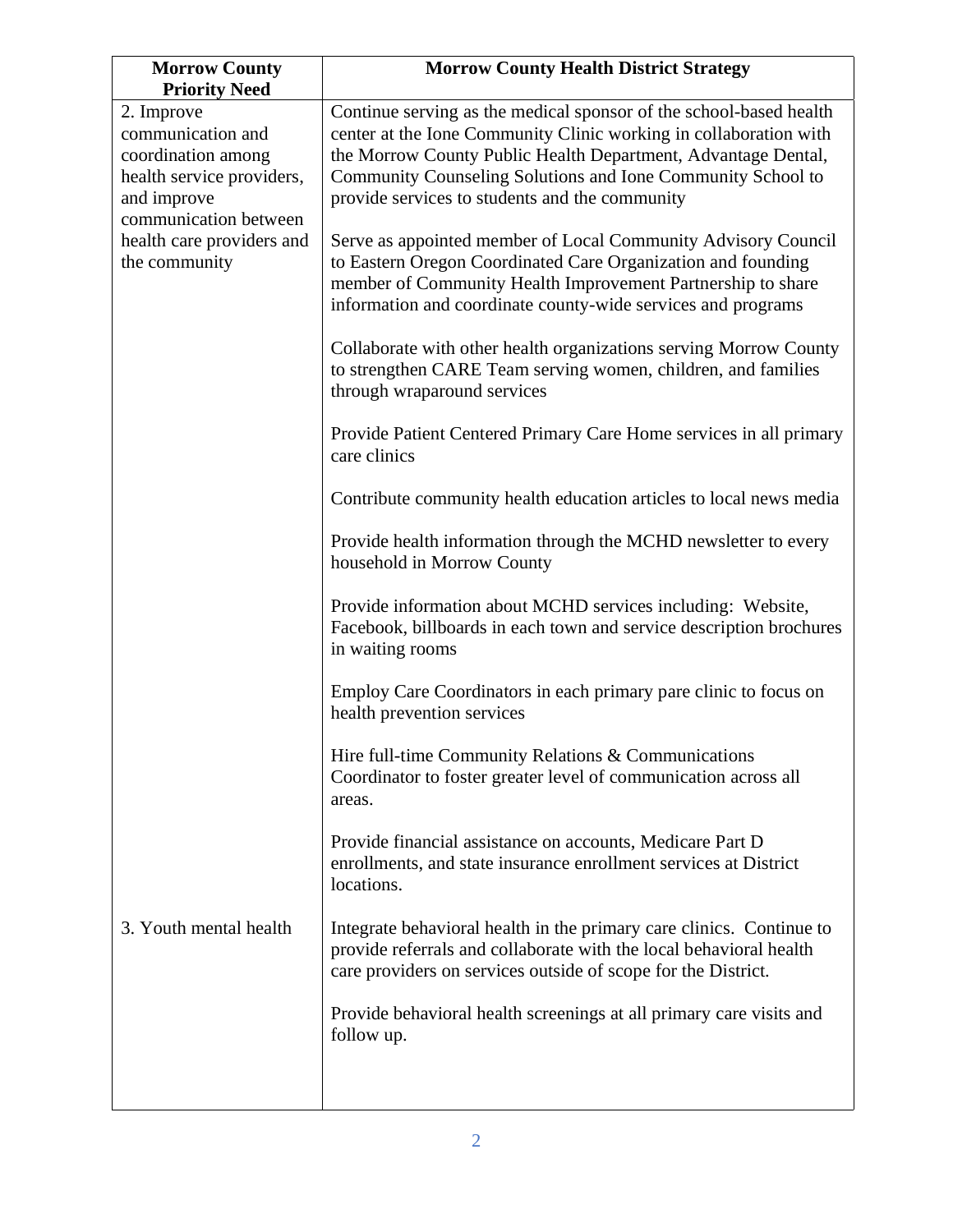| <b>Morrow County</b><br><b>Priority Need</b> | <b>Morrow County Health District Strategy</b>                                                                                                                        |
|----------------------------------------------|----------------------------------------------------------------------------------------------------------------------------------------------------------------------|
| 4. Alcohol/tobacco/drug<br>use               | Tobacco screening and education and alcohol use screening and<br>referrals for treatment if appropriate at Primary Care Clinics                                      |
| 5. Maternal & family<br>health needs         | Collaborate with other health organizations serving Morrow County<br>to strengthen CARE Team serving women, children, and families<br>through wraparound services    |
| 6. Oral health                               | Dental treatment is outside of the scope of services of MCHD but<br>the District partners with Advantage Dental for referral of patients<br>needing dental treatment |
| 7. Chronic disease                           | Contribute community health education articles to local news media<br>and post on District's website                                                                 |
|                                              | Provide health information through the MCHD newsletter to every<br>household in Morrow County that includes topic about healthy<br>eating                            |
|                                              | Provide diabetes education classes                                                                                                                                   |
|                                              | Provide free community blood pressure testing                                                                                                                        |
|                                              | Provide free annual adolescent well care visits                                                                                                                      |
|                                              | Provide community health education and prevention activities<br>throughout Morrow County at health fairs, special events, and in the<br>schools                      |
|                                              | Provide liability insurance coverage or other expenses for<br>community fitness classes as scheduled                                                                 |
|                                              | Collaborate with other health organizations serving Morrow County<br>to strengthen CARE Team serving women, children, and families<br>through wraparound services    |
| 8. Social determinants<br>(housing and food) | Provide case management at all primary care clinics, with full-time<br>care coordinators and behavioral health specialists                                           |
|                                              | Partner with local agencies assisting with transportation, housing,<br>and food banks when appropriate                                                               |
|                                              |                                                                                                                                                                      |
|                                              |                                                                                                                                                                      |
|                                              |                                                                                                                                                                      |